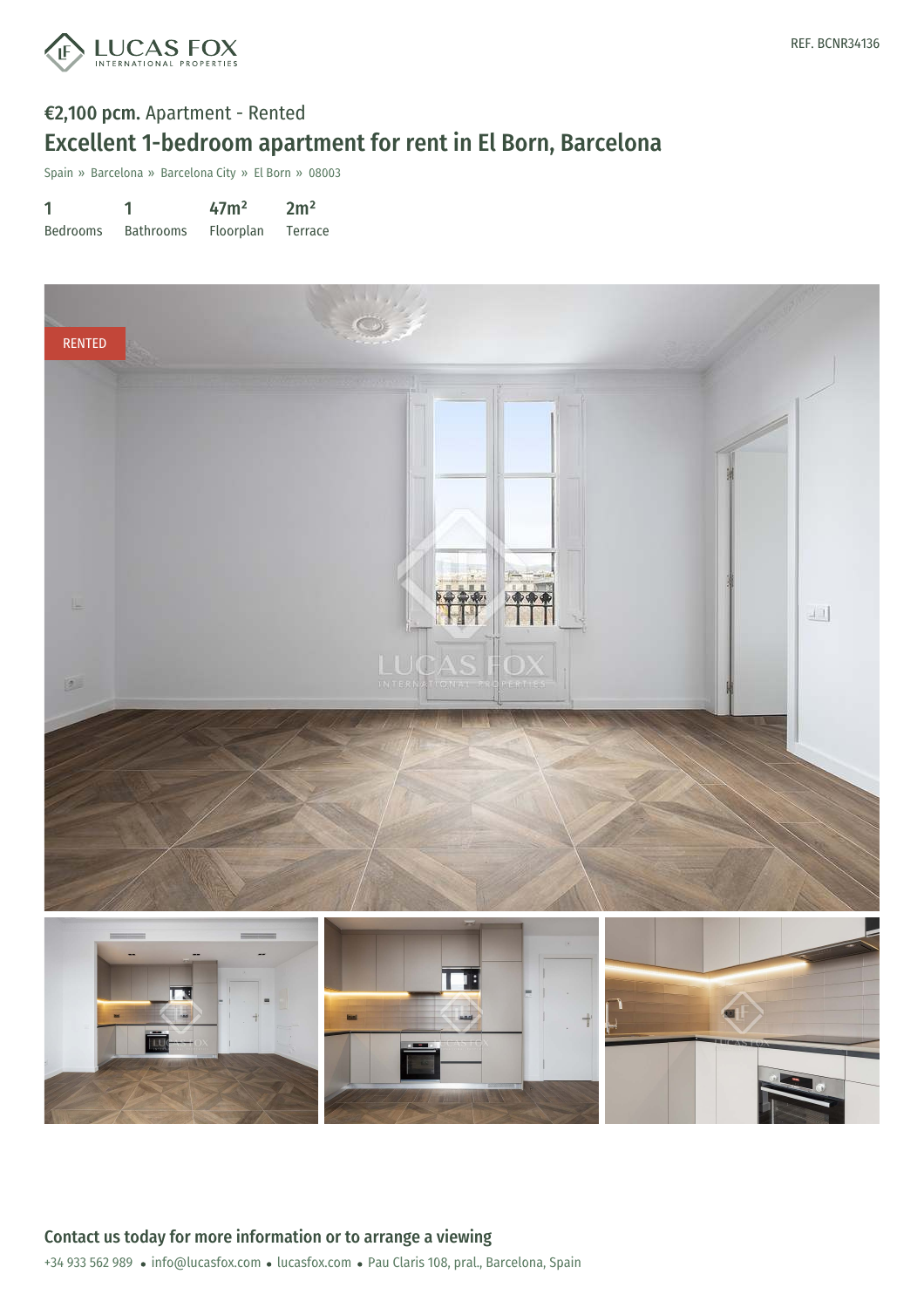

# €2,100 pcm. Apartment - Rented Excellent 1-bedroom apartment for rent in El Born, Barcelona

Spain » Barcelona » Barcelona City » El Born » 08003

1 Bedrooms 1 Bathrooms  $47<sup>2</sup>$ Floorplan  $2m<sup>2</sup>$ Terrace

#### **OVERVIEW**

### Luxurious 1-bedroom apartment with balconies with magnificent views of the Mercat del Born and modernist charm for rent in El Born, Barcelona.

This charming, completely renovated home for rent enjoys a magnificent location on the best street in the El Born neighbourhood, with a fantastic view of its iconic market. It is close to metro, bus and train stops. It is located in a period building, with many attractive modernist details such as high ceilings, original rose windows and tiled floors, which add character to the impeccable renovation.

The layout of the home is very practical and makes the most of the available natural light.

It offers a large bedroom with fitted wardrobes and a private bathroom with period features. The kitchen is completely renovated and equipped with state-of-the-art appliances. The living-dining room enjoys abundant natural light through large windows to the outside.

This magnificent apartment would be the ideal home for couples, executives or a small family that wants to enjoy the iconic neighbourhood of El Born.



[lucasfox.com/go/bcnr34136](https://www.lucasfox.com/go/bcnr34136)

Lift, High ceilings, Mosaic tile flooring, Natural light, Period Building, Period features, Modernist building, Air conditioning, Balcony, Built-in wardrobes, Double glazing, Equipped Kitchen, Heating, Renovated, Security, Solar panels, Transport nearby, Views

Minimum Rental Period: 12 Months.